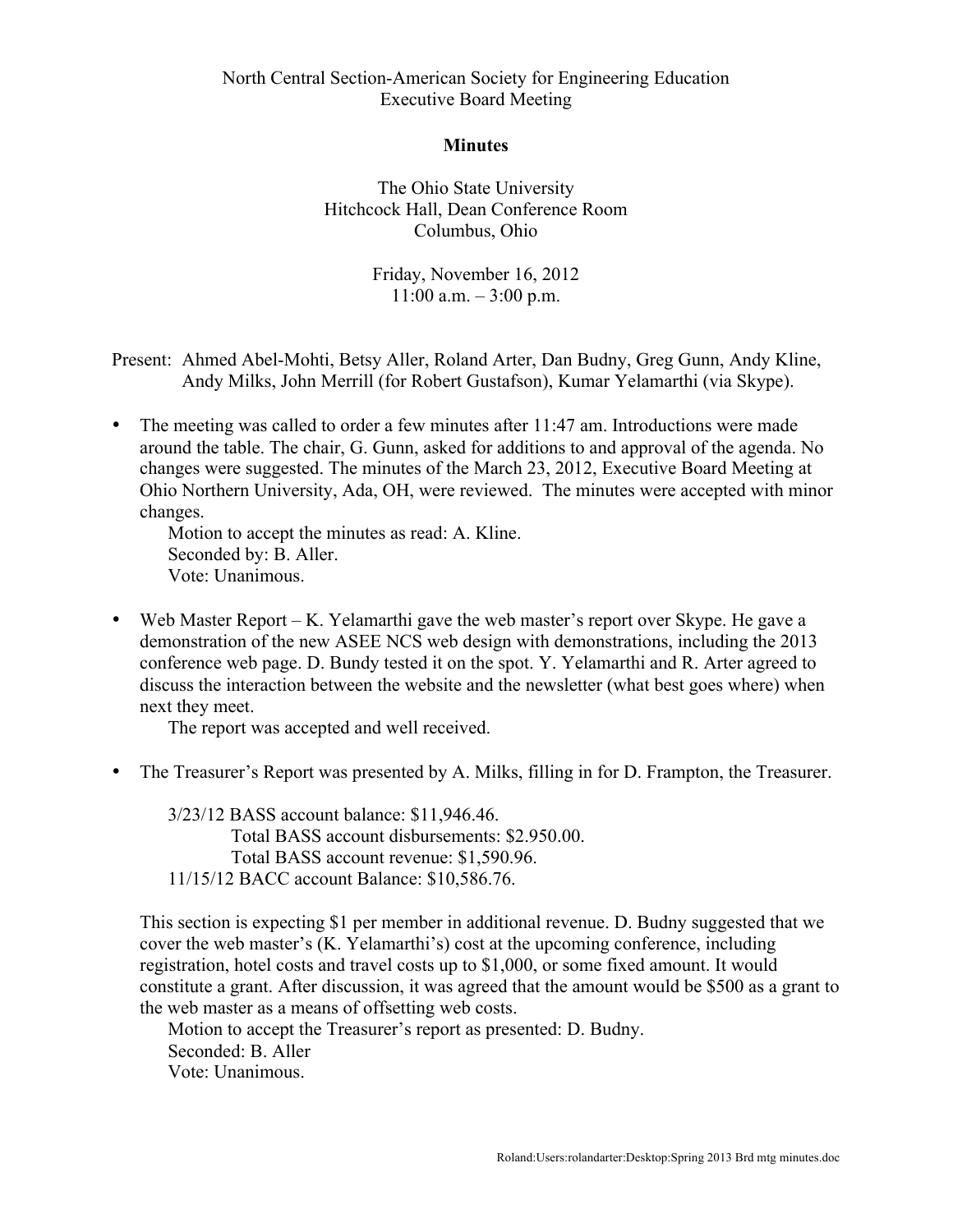## North Central Section-American Society for Engineering Education Executive Board Meeting

• The spring 2012 Conference Report, ASEE NCS, Ada, OH, was sent in from Dave Sawyer.

Presentations: 47 full papers, 10 extended abstracts, 7 posters. Attendees: 70 professional, 61 students, including 4 K-12 educators. There were 5 workshops, and 2 workshops for students.

Income: \$11,000.00 Expenses: \$9,383.72 Balance: \$2,616.28, including \$1,000 seed money.

The seed money plus half of the remaining balance, \$1,616.28, was returned to the North Central Section. (Not received at the time of this meeting.)

Motion to accept the 2011 conference report as presented: A. Kline Second: A. Milks Vote: Unanimous.

• Best paper – Discussed the criteria for "best paper." The papers are peer reviewed and their presentations are reviewed. The same judging form will continue to be used. The judging form is on the website.

The report was accepted.

- Vice Chair Report A. Kline reviewed the Best Teacher award status. National not up to speed. Nominations (forms, process) available on line. The report was accepted.
- Past Chair's Report No report.
- Campus Representative Coordinator Report B. Aller reported. Wants to get list of campus reps from the ASEE web page and determine who's active and who is not. Need to remind deans to submit \$25 to North Central Section for their departments. How best to activate campus reps, including talking to deans who determine campus reps? A discussion followed. B. Ward will handle awards for past campus reps.

The report was accepted.

- Zone II Chair Report No report.
- Chair's Report Deferred to new business. "Interesting" year. We need to get more people on the board, especially specialized board members and supporters. (Committee members do not have to be members of the board.)
- Spring '13 Conference Report Bob Gustafson, the 2013 Program Chair submitted and overall conference write-up and report that:
	- $\checkmark$  It will be held at The Ohio State University, Columbus, OH, April 5-6, 2013.
	- $\checkmark$  Hotel rooms are available on campus at the Blackwell at \$133/night.
	- $\checkmark$  Parking is available at the Tuttle and Lane parking garages.